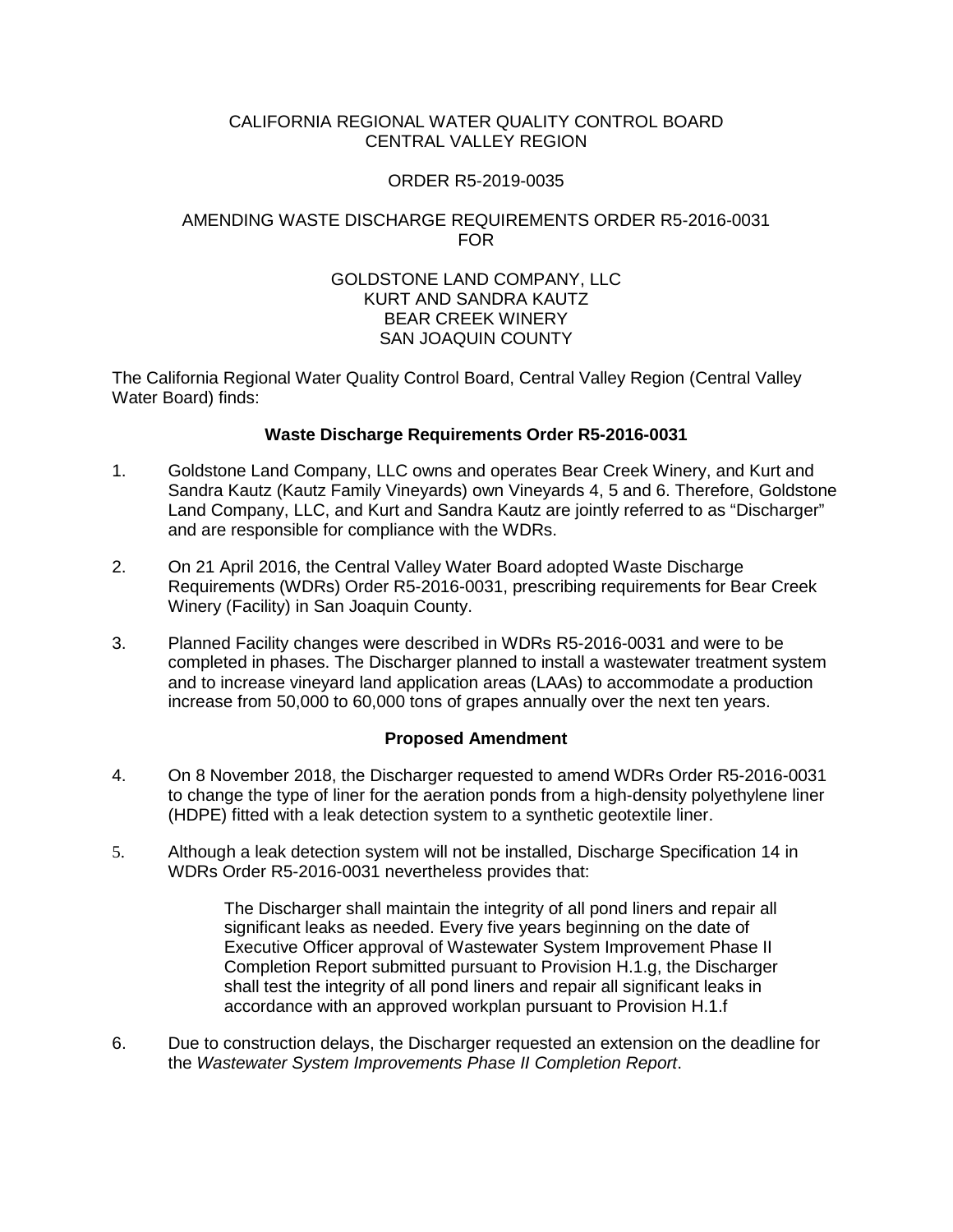### **California Environment Quality Act**

- 7. The adoption of this Order, which imparts minor revisions to previously-issued WDRs for an existing facility, and does not authorize any expansions in use, is exempt from the procedural requirements of the California Environmental Quality Act (CEQA), Public Resources Code section 21000 et seq. (See Cal. Code Regs., tit. 14, § 15301.)
- 8. Additionally, the revision of WDRs for the subject facility is a regulatory action for protection of the environment (protection of groundwater resources) where: (a) the regulatory process involves procedures for protection of the environment; (b) there is no authorization of new construction activity; and (c) there is no relaxation of environmental standards. This Order is therefore further exempt from CEQA procedural requirements. (Cal. Code Regs., tit. 14, § 13308.)

## **CV-SALTS**

- 9. In the absence of specific numerical water quality limits, the Basin Plan methodology is to consider any relevant published criteria. General salt tolerance guidelines, such as Water Quality for Agriculture by Ayers and Westcot and similar references indicate that yield reductions in nearly all crops are not evident when irrigation water has an electrical conductivity (EC) less than 700 μmhos/cm. However, there is an eight-to-ten-fold range in salt tolerance for agricultural crops and the appropriate salinity values to protect agriculture in the Central Valley are considered on a case-by-case basis. It is possible to achieve full yield potential with waters having EC up to 3,000 μmhos/cm if the proper leaching fraction is provided to maintain soil salinity within the tolerance of the crop.
	- 10. The Central Valley Water Board adopted Basin Plan amendments incorporating new programs for addressing ongoing salt and nitrate accumulation in the Central Valley at its 31 May 2018 Board Meeting. These programs, once effective, could change how the Central Valley Water Board permits discharges of salt and nitrate. For nitrate, dischargers that are unable to comply with stringent nitrate requirements will be required to take on alternate compliance approaches that involve providing replacement drinking water to persons whose drinking water is affected by nitrates. Dischargers could comply with the new nitrate program either individually or collectively with other dischargers. For salinity, dischargers that are unable to comply with stringent salinity requirements would instead need to meet performance-based requirements and participate in a basin-wide effort to develop a long-term salinity strategy for the Central Valley. This Order may be amended or modified to incorporate any newly-applicable requirements.

#### **Public Notice**

- 11. The Central Valley Water Board has notified the Discharger and interested agencies and persons of its intent to amend waste discharge requirements for this discharge and has provided them with an opportunity for a public hearing and an opportunity to submit their written views and recommendations.
- 12. The Central Valley Water Board, in a public meeting, heard, and considered all comments pertaining to the discharge.